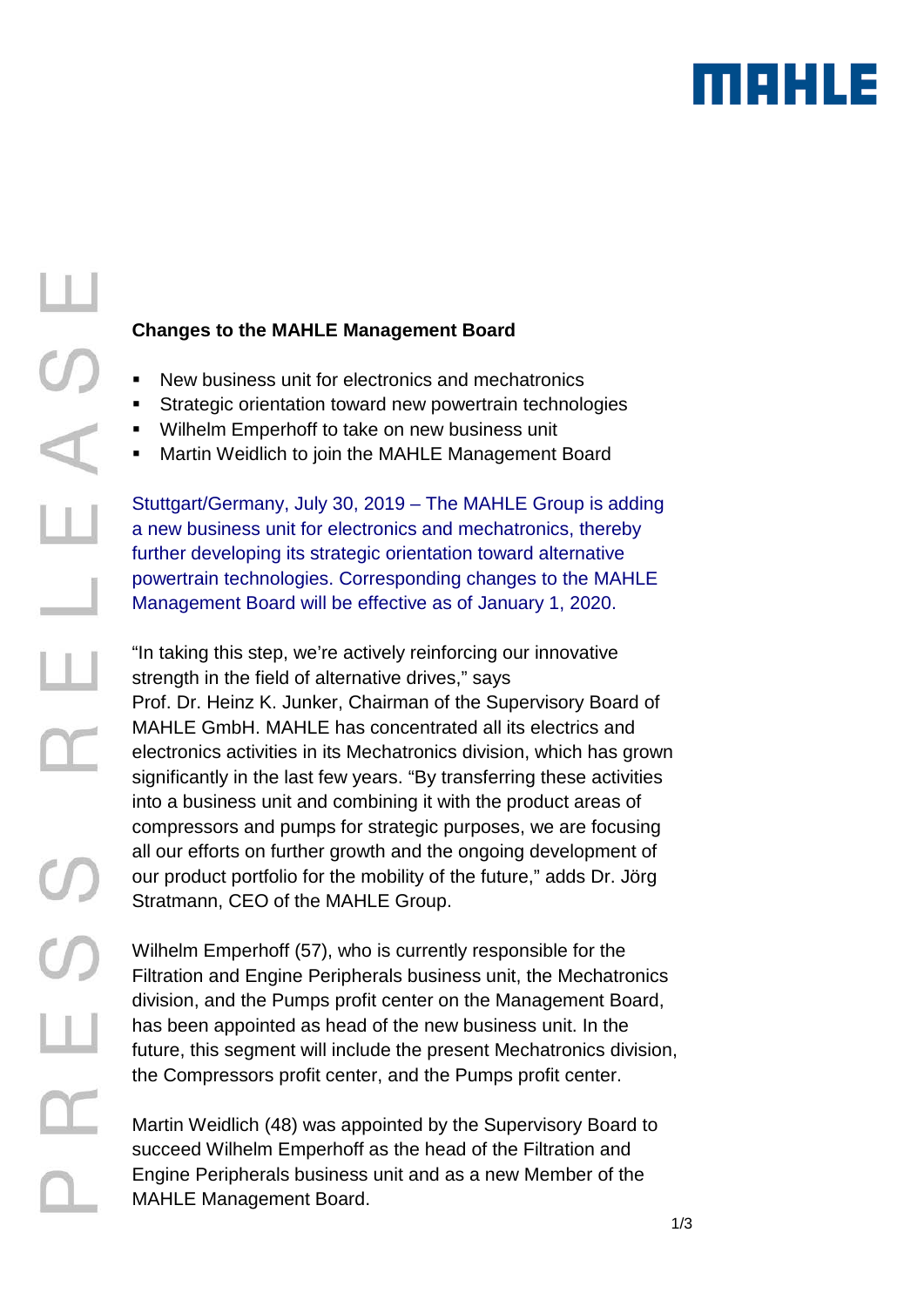## maxus

Both of these personnel changes will be effective as of January 1, 2020.

#### **Wilhelm Emperhoff**

Wilhelm Emperhoff, born on October 26, 1961, in Regensburg/Germany, graduated as an electronic engineer from Regensburg University of Applied Sciences in 1987. From 1989, he worked in various roles at Siemens Automotive before moving to Continental AG in 2007 to become Executive Vice President of the Gasoline Systems business unit. He served as the Chief Executive Officer of Behr-Hella Thermocontrol GmbH between 2009 and 2012, and has been a Member of the MAHLE Management Board since October 2012.

#### **Martin Weidlich**

Martin Weidlich was born in Cologne/Germany on March 5, 1971. Weidlich is a graduate industrial engineer (Dipl.-Wirt.-Ing., FH) and began his career at the Ford Motor Company in 1991. In January 2001, he moved to Getrag Magna Powertrain (formerly Getrag) where he held numerous positions, ultimately acting as Vice President Research & Development and Director Core Engineering from 2010 to 2013. Martin Weidlich joined Benteler Automobiltechnik in January 2014, and is currently the company's Executive Vice President Western Europe.

#### **About MAHLE**

MAHLE is a leading international development partner and supplier to the automotive industry as well as a pioneer for the mobility of the future. The MAHLE Group is committed to making transportation more efficient, more environmentally friendly, and more comfortable by continuously optimizing the combustion engine, driving forward the use of alternative fuels, and laying the foundation for the worldwide introduction of e-mobility. The group's product portfolio addresses all the crucial issues relating to the powertrain and air conditioning technology—both for drives with